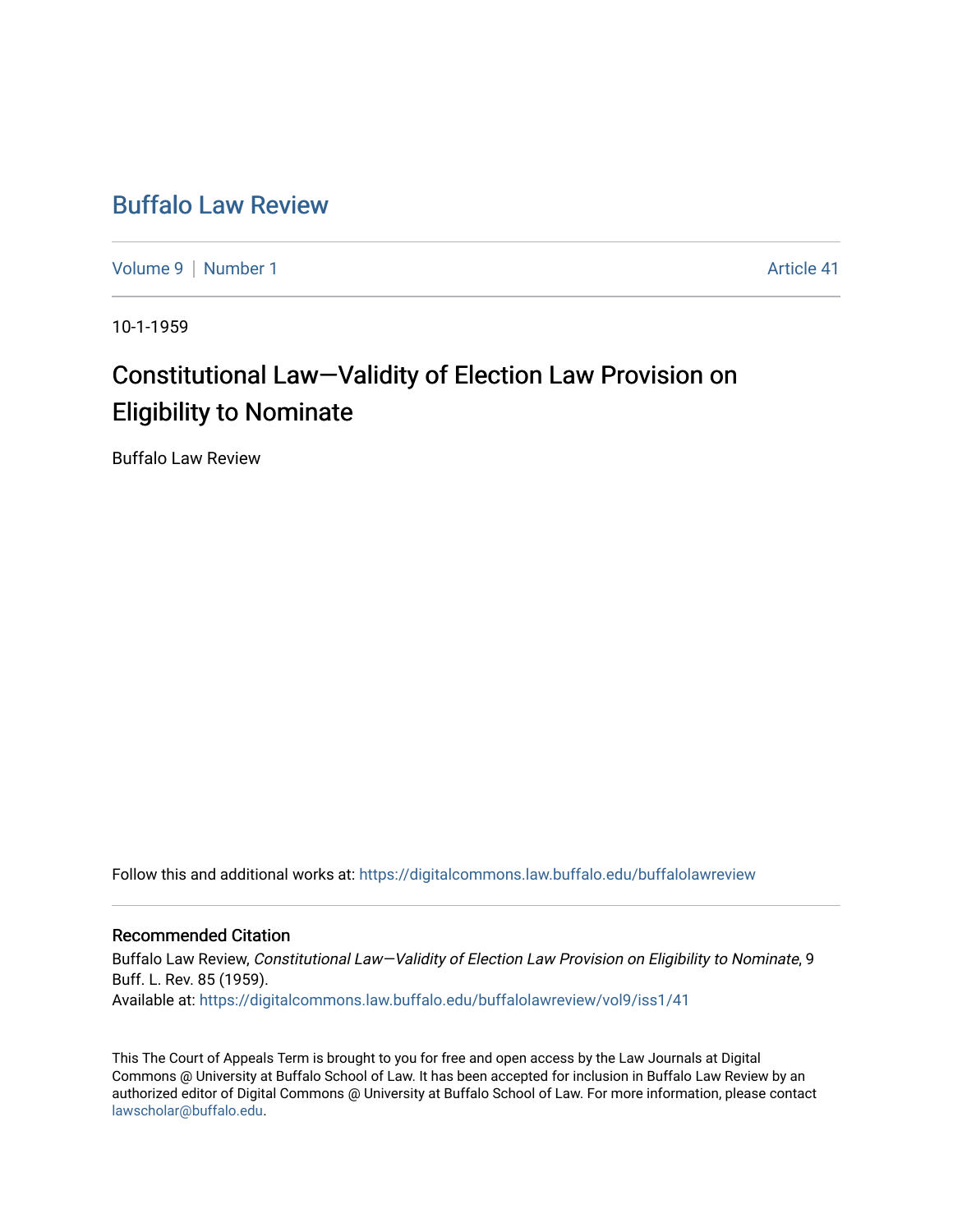The Appellate Division would have denied the petitioner relief because he had not exhausted his administrative remedy by applying for a variance, as well as on the constitutional grounds. The Court of Appeals, however, denied the exhaustion ground, but agreed on the constitutional question.<sup>70</sup>

A classification made by a proper zoning agency is a legislative judgment to which a presumption of validity attaches. Therefore, a party attacking such a determination has the burden of showing that that classification was invalid. The nature of this presumption is such that if the validity of the classification is even fairly debatable it will still stand.<sup>71</sup> The property here in question consisted of rolling, partly wooded land in an attractive rural-residential community. Evidence presented by the petitioner admitted that the reasonableness of the regulation was debatable, and this admission coupled with the nature of the area and the property in question caused the Court to hold that petitioner had not made a sufficient showing to overcome the presumption of validity.72

Petitioner had subdivided his 127 acres of property into one acre plots and claimed that the amended zoning regulation caused a depreciation in the value of his property and that it thus constituted an uncompensated taking. It has, however, been held that the mere lessening of property value by a classification of this nature does not make that classification unconstitutional.<sup>78</sup> In fact, a classification is not unconstitutional on this ground unless the property can no longer be used for any purpose to which it is adapted.<sup>74</sup> Both the Referee and the Appellate Division in the instant case found that under the two acre limit the property could still be used for purposes to which it was adapted. Thus, petitioner failed to show that the amendment of the Sands Point zoning regulations was an invalid exercise of the power granted to the trustees.

### VALIDITY OF ELECTION LAW PRovIsION ON ELIGIBILITY **TO NOMINATE**

Article 1 Section 1 of the New York Constitution states that "No member of this state shall be disfranchised,  $\dots$  unless by the law of the land, or the judgment of his peers." The courts have interpreted this provision to include

73. Wulfsohn v. Burden, 241 N.Y. 288, 150 N.E. 120 (1925).<br>74. Averne Bay Constr. Co. v. Thatcher, 278 N.Y. 222, 15 N.E.2d 587 (1938); Osborn<br>74. Averne Bay Constr. Co. v. Thatcher, 278 N.Y. 222, 15 N.E.2d 587 (1938); Osbo 646 **(2d** Dep't **1925).**

**<sup>70.</sup>** Concerning the exhaustion of remedies the Court indicated that petitioner was not seeking relaxation of the ordinance but determination of its constitutionality and for that reason a variance had no bearing. In addition, a previous case had held that the Board had no power to grant the relief requested under the guise of a variance. See Levy v. Board of Standards and Appeals, **267** N.Y. 347, 196 N.E. 284 (1935). 71. Euclid v. Ambler Realty Co., *supra* note **67;** Shepard v. Village of Skaneateles,

<sup>300</sup> N.Y. 115, 89 N.E.2d 619 (1949).

**<sup>72.</sup>** A number of cases have held similar zoning classifications constitutional as they related to rural-residential communities. Dillard v. North Hills, 276 App. Div. 969, 94 N.Y.S.2d 715 (1950) two acres; Flora Realty and Investment Co. v. Ladue, **262** Mo. 1025, 246 S.W.2d 771, *appeal dismissed* 344 U.S. 802 (1952) three acres; Senior v. Zoning Comm'n of New Canaan, 146 Conn. 531, 153 A.2d 415 (1959) four acres; Fischer v. **Tp.** of Bedminster, 11 NJ. 194, 93 A.2d 378 (1952) five acres.